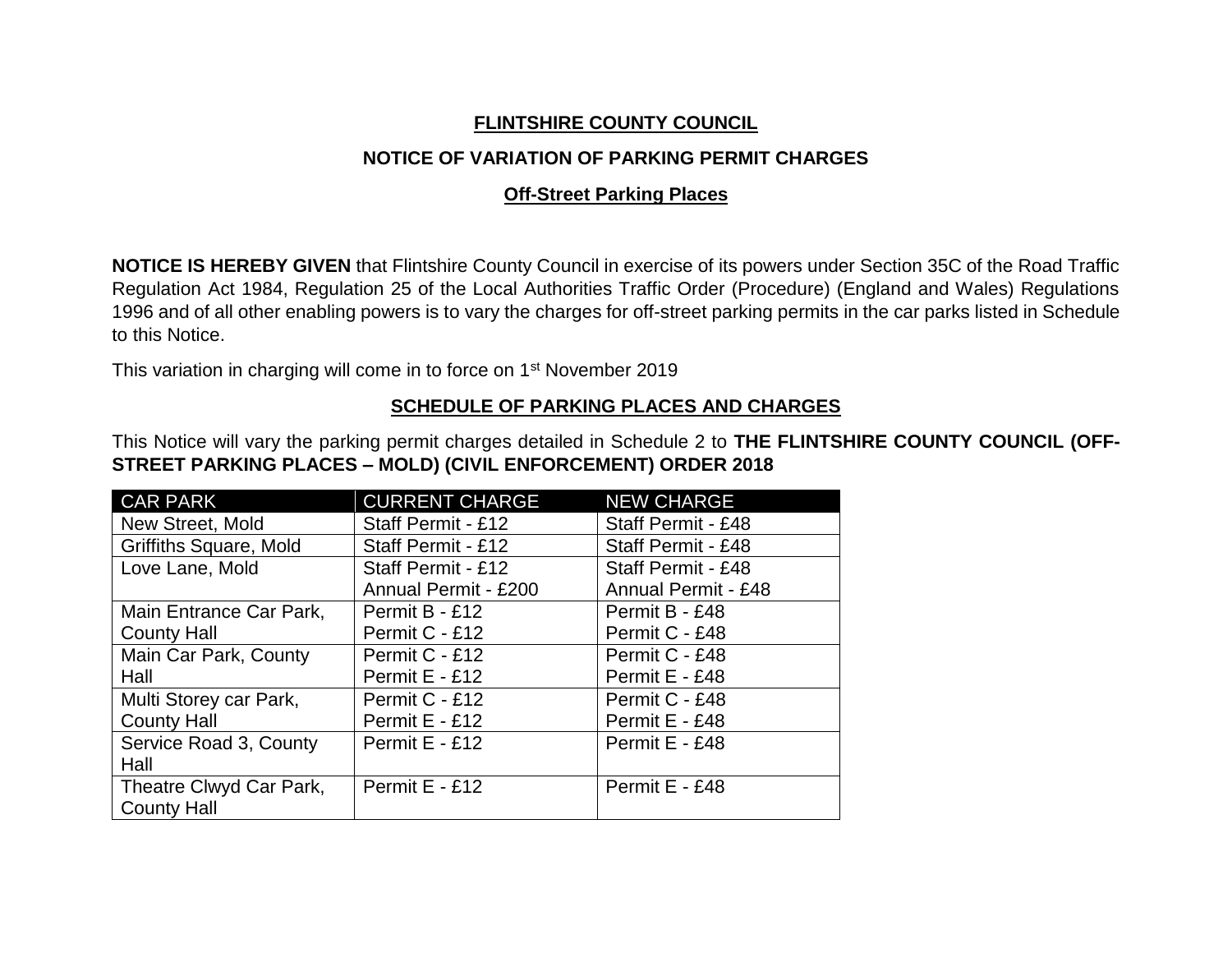This Notice will vary the parking permit charges detailed in Schedule 2 to **THE FLINTSHIRE COUNTY COUNCIL (OFF-STREET PARKING PLACES – BUCKLEY) (REVOCATION) ORDER 2018**

| <b>CAR PARK</b>               | <b>CURRENT CHARGE</b> | <b>NEW CHARGE</b>          |
|-------------------------------|-----------------------|----------------------------|
| <b>Bistre Avenue, Buckley</b> | Staff Permit - £12    | Staff Permit - £48         |
| <b>Precinct Way, Buckley</b>  | Staff Permit - £12    | Staff Permit - £48         |
|                               | Annual Permit - £300  | <b>Annual Permit - £48</b> |
| Argoed Road, Buckley          | Staff Permit - £12    | Staff Permit - £48         |

This Notice will vary the parking permit charges detailed in Schedule 2 to **THE FLINTSHIRE COUNTY COUNCIL (OFF-STREET PARKING PLACES – CONNAH'S QUAY) (REVOCATION) ORDER 2018**

| CAR PARK               | <b>CURRENT CHARGE</b> | <b>NEW CHARGE</b>   |
|------------------------|-----------------------|---------------------|
| Maude Street, Connah's | Staff Permit - £12    | Staff Permit - £48  |
| Quay                   |                       |                     |
| High street, Connah's  | Staff Permit - £12    | Staff Permit - £48  |
| Quay                   | Annual Permit - £300  | Annual Permit - £48 |

This Notice will vary the parking permit charges detailed in Schedule 2 to **THE FLINTSHIRE COUNTY COUNCIL (OFF-STREET PARKING PLACES – QUEENSFERRY) (REVOCATION) ORDER 2018**

| CAR PARK                         | <b>CURRENT CHARGE</b> | <b>NEW CHARGE</b>    |
|----------------------------------|-----------------------|----------------------|
| Pierce Street, Queensferry       | Staff Permit - £12    | Staff Permit - £48   |
| <b>Station Road, Queensferry</b> | Staff Permit - £12    | l Staff Permit - £48 |
|                                  | Annual Permit - £300  | Annual Permit - £48  |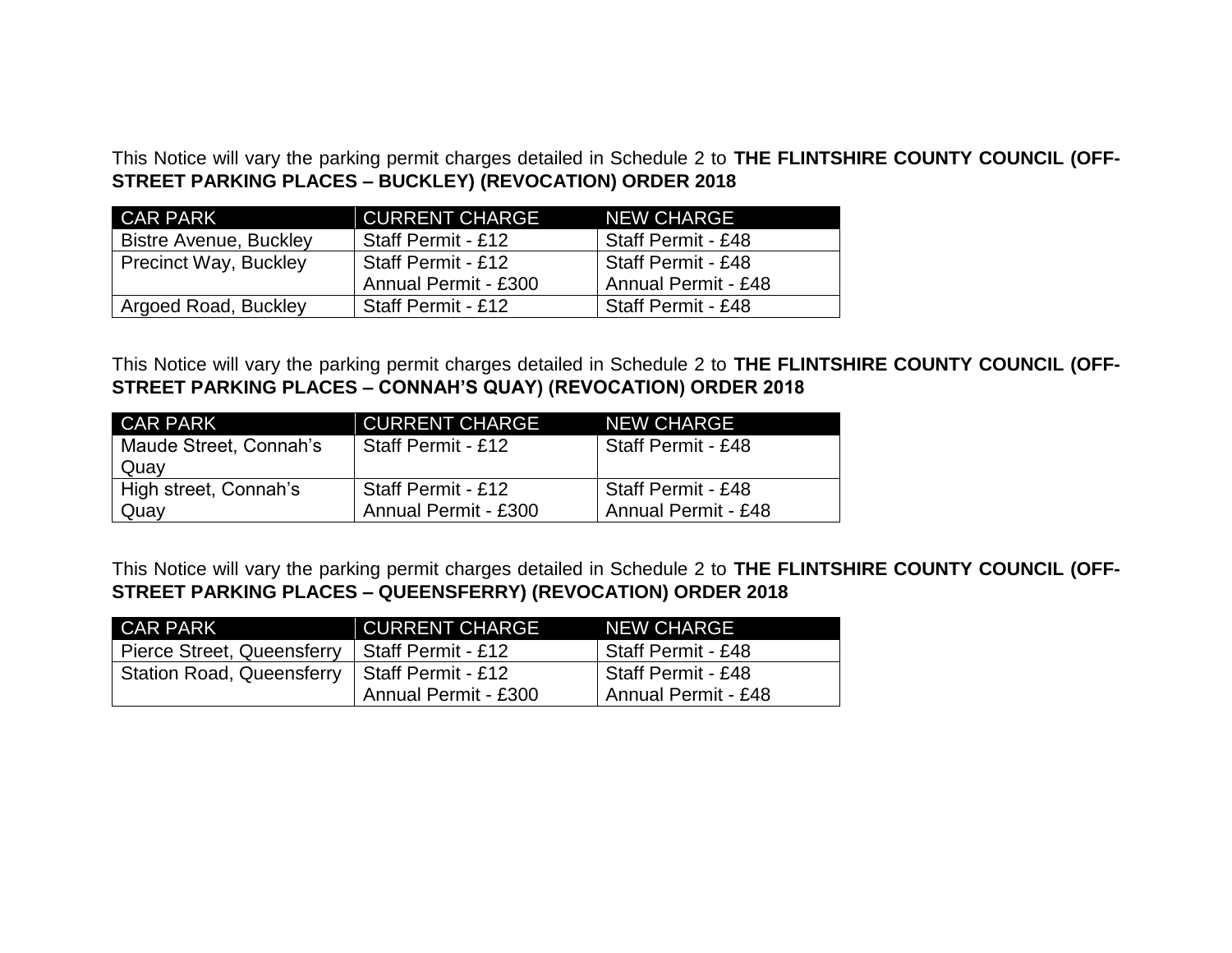This Notice will vary the parking permit charges detailed in Schedule 2 to **THE FLINTSHIRE COUNTY COUNCIL (OFF-STREET PARKING PLACES – SHOTTON) (REVOCATION) ORDER 2018**

| <b>CAR PARK</b>                 | <b>CURRENT CHARGE</b> | <b>NEW CHARGE</b>          |
|---------------------------------|-----------------------|----------------------------|
| <b>Plymouth Street, Shotton</b> | Staff Permit - £12    | Staff Permit - £48         |
| Ash Grove, Shotton              | Staff Permit - £12    | Staff Permit - £48         |
|                                 | Annual Permit - £300  | <b>Annual Permit - £48</b> |
| Charmleys Lane, Shotton         | Staff Permit - £12    | Staff Permit - £48         |
| King George Street,             | Staff Permit - £12    | Staff Permit - £48         |
| Shotton                         |                       |                            |
| Alexandra Street, Shotton       | Staff Permit - £12    | Staff Permit - £48         |

This Notice will vary the parking permit charges detailed in Schedule 2 to **THE FLINTSHIRE COUNTY COUNCIL (OFF-STREET PARKING PLACES – HOLYWELL) (REVOCATION) ORDER 2018**

| <b>CAR PARK</b><br><u> Album və sənətində ya</u> | <b>CURRENT CHARGE</b>     | <b>NEW CHARGE</b>          |
|--------------------------------------------------|---------------------------|----------------------------|
| Bevans Yard, Holywell                            | Staff Permit - £12        | Staff Permit - £48         |
| Halkyn Road, Holywell                            | <b>Staff Permit - £12</b> | Staff Permit - £48         |
|                                                  | Annual Permit - £300      | <b>Annual Permit - £48</b> |
| Plas yn Dre, Holywell                            | <b>Staff Permit-£12</b>   | Staff Permit - £48         |
| <b>High Street, Holywell</b>                     | Staff Permit - £12        | Staff Permit - £48         |

This Notice will vary the parking permit charges detailed in Schedule 2 to **THE FLINTSHIRE COUNTY COUNCIL (OFF-STREET PARKING PLACES – FLINT) (REVOCATION) ORDER 2018**

| <b>CAR PARK</b>                    | <b>CURRENT CHARGE</b> | <b>NEW CHARGE</b>          |
|------------------------------------|-----------------------|----------------------------|
| <b>Bollingbrook Heights, Flint</b> | Staff Permit - £12    | Staff Permit - £48         |
| Allt Goch, Flint                   | Staff Permit - £12    | Staff Permit - £48         |
|                                    | Annual Permit - £300  | <b>Annual Permit - £48</b> |
| Pavilion Leisure Centre,           | Staff Permit - £12    | Staff Permit - £48         |
| Flint                              |                       |                            |
| <b>Richard Heights, Flint</b>      | Staff Permit - £12    | Staff Permit - £48         |